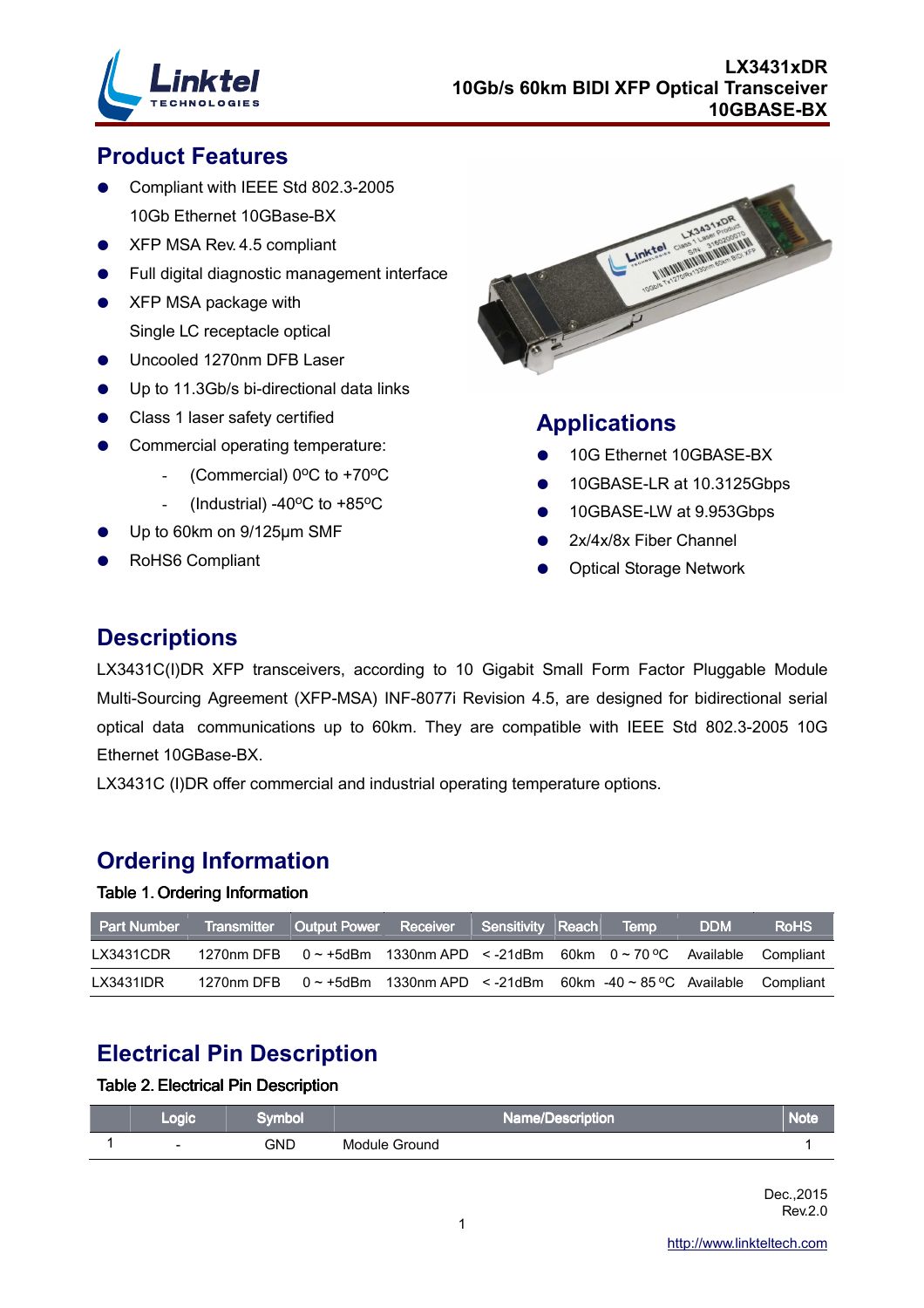

## **LX3431xDR 10Gb/s 60km BIDI XFP Optical Transceiver 10GBASE-BX**

| 2              |                | V <sub>EE5</sub> | Optional -5.2V Power Supply - Not Required                                                                                                                                                                                                                                                                 |                          |
|----------------|----------------|------------------|------------------------------------------------------------------------------------------------------------------------------------------------------------------------------------------------------------------------------------------------------------------------------------------------------------|--------------------------|
| 3              | LVTTL-I        | Mod_DeSel        | Module De-select; When held low allows module to respond to 2-wire<br>serial interface                                                                                                                                                                                                                     |                          |
| 4              | LVTTL-O        | Interrupt        | Interrupt; Indicates presence of an important condition which can be<br>read over the 2-wire serial interface                                                                                                                                                                                              | $\overline{2}$           |
| 5              | LVTTL-I        | TX_DIS           | Transmitter Disable; Turns off transmitter laser output                                                                                                                                                                                                                                                    |                          |
| 6              |                | V <sub>CC5</sub> | +5V Power Supply- Not Required                                                                                                                                                                                                                                                                             |                          |
| $\overline{7}$ |                | <b>GND</b>       | Module Ground                                                                                                                                                                                                                                                                                              | 1                        |
| 8              |                | V <sub>CC3</sub> | +3.3V Power Supply                                                                                                                                                                                                                                                                                         |                          |
| 9              |                | V <sub>CC3</sub> | +3.3V Power Supply                                                                                                                                                                                                                                                                                         |                          |
| 10             | LVTTL-I/O      | <b>SCL</b>       | 2-Wire Serial Interface Clock                                                                                                                                                                                                                                                                              | $\overline{2}$           |
| 11             | LVTTL-I/O      | <b>SDA</b>       | 2-Wire Serial Interface Data Line                                                                                                                                                                                                                                                                          | $\overline{2}$           |
| 12             | LVTTL-O        | Mod_Abs          | Indicates Module is not present. Grounded in the Module                                                                                                                                                                                                                                                    | 2                        |
| 13             | LVTTL-O        | Mod_NR           | Module Not Ready; Indicating Module Operational Fault                                                                                                                                                                                                                                                      | $\overline{2}$           |
| 14             | LVTTL-O        | RX_LOS           | Receiver Loss Of Signal Indicator                                                                                                                                                                                                                                                                          | $\overline{2}$           |
| 15             |                | <b>GND</b>       | Module Ground                                                                                                                                                                                                                                                                                              | 1                        |
| 16             |                | <b>GND</b>       | Module Ground                                                                                                                                                                                                                                                                                              | 1                        |
| 17             | CML-O          | RD-              | Receiver Inverted Data Output                                                                                                                                                                                                                                                                              |                          |
| 18             | CML-O          | $RD+$            | Receiver Non-Inverted Data Output                                                                                                                                                                                                                                                                          |                          |
| 19             | $\overline{a}$ | <b>GND</b>       | Module Ground                                                                                                                                                                                                                                                                                              | 1                        |
| 20             |                | V <sub>CC2</sub> | +1.8V Power Supply - Not Required                                                                                                                                                                                                                                                                          |                          |
| 21             | LVTTL-I        | P_Down/RST       | Power down; When high, requires the module to limit power<br>consumption to 1.5W or below. 2-Wire serial interface must be<br>functional in the low power mode.<br>Reset; The falling edge initiates a complete reset of the module<br>including the 2-wire serial interface, equivalent to a power cycle. |                          |
| 22             |                | V <sub>CC2</sub> | +1.8V Power Supply - Not Required                                                                                                                                                                                                                                                                          |                          |
| 23             |                | <b>GND</b>       | Module Ground                                                                                                                                                                                                                                                                                              | 1                        |
| 24             | PECL-I         | RefCLK+          | Reference Clock Non-Inverted Input, AC coupled on the host board -<br><b>Not Required</b>                                                                                                                                                                                                                  | 3                        |
| 25             | PECL-I         | RefCLK-          | Reference Clock Inverted Input, AC coupled on the host board - Not<br><b>Required</b>                                                                                                                                                                                                                      | $\mathsf 3$              |
| 26             |                | <b>GND</b>       | Module Ground                                                                                                                                                                                                                                                                                              | $\mathbf{1}$             |
| 27             |                | <b>GND</b>       | Module Ground                                                                                                                                                                                                                                                                                              | 1                        |
| 28             | CML-I          | TD-              | Transmitter Inverted Data Input                                                                                                                                                                                                                                                                            | $\overline{\phantom{0}}$ |
| 29             | CML-I          | TD+              | Transmitter Non-Inverted Data Input                                                                                                                                                                                                                                                                        |                          |
| 30             | L,             | <b>GND</b>       | Module Ground                                                                                                                                                                                                                                                                                              | 1                        |

Notes:

1. Module ground pins GND are isolated from the module case.

2. Shall be pulled up with 4.7KΩ to 10KΩ to a voltage between 3.15V and 3.45V on the host board.

3. Reference Clock is not required. If present, it will be ignored.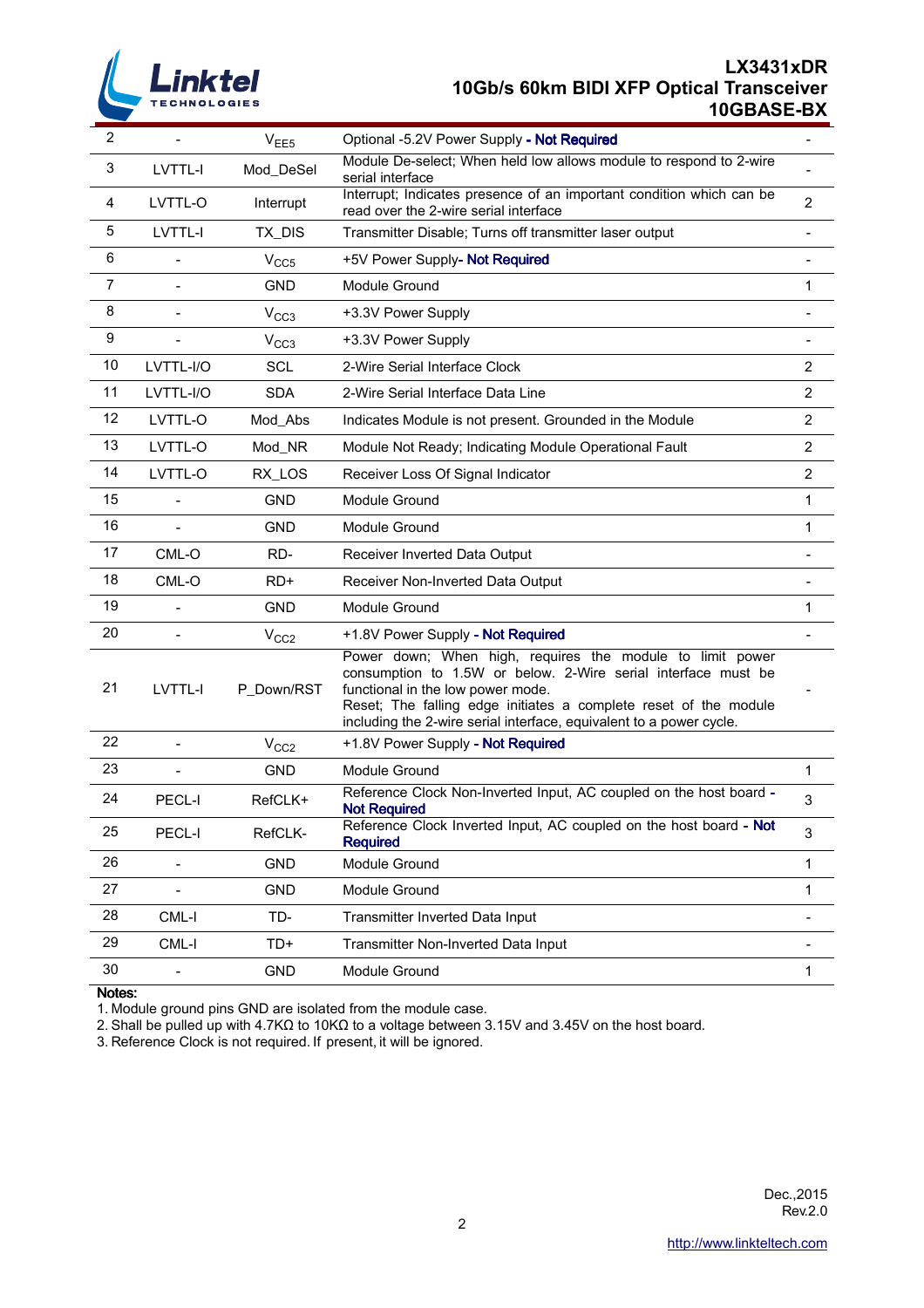



Figure 1. Host PCB XFP Pinout Top View

## **Absolute Maximum Ratings**

Stresses in excess of the absolute maximum ratings can cause permanent damage to the device. These are absolute stress ratings only. Functional operation of the device is not implied at these or any other conditions in excess of those given in the operational sections of the data sheet. Exposure to absolute maximum ratings for extended periods can adversely affect device reliability.

| Parameter                | Symbol           | <b>Minimum</b> | <b>Maximum</b> | <b>Unit</b> |
|--------------------------|------------------|----------------|----------------|-------------|
| Storage Temperature      | $\circ$          | -40            | 85             | °С          |
| <b>Relative Humidity</b> | RH               |                | 95             | %           |
| Supply Voltage           | V <sub>CC3</sub> | $-0.5$         | 4.0            |             |

## Table 3. Absolute Maximum Ratings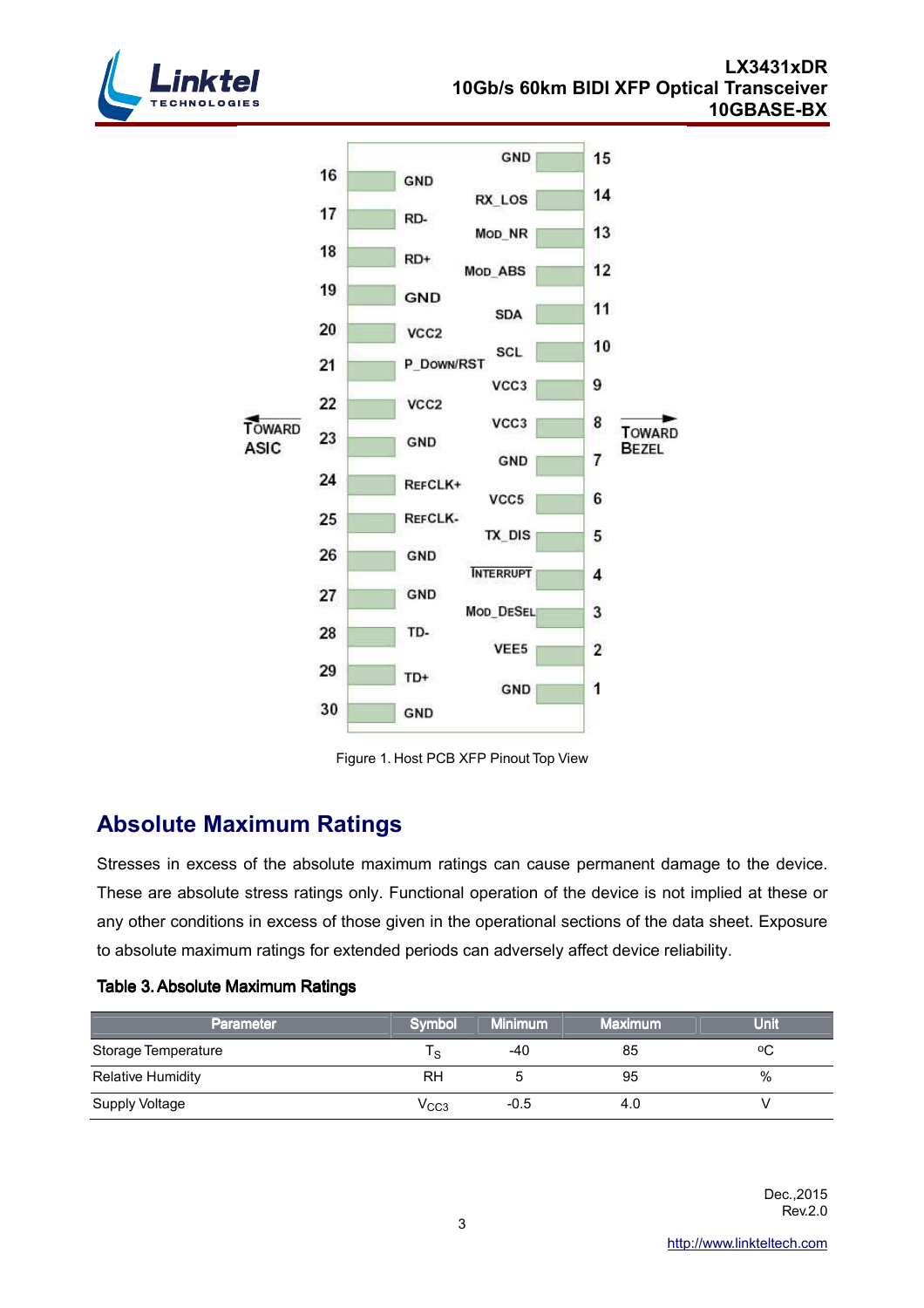

# **Recommended Operating Conditions**

#### Table 4. Recommended Operating Conditions

| <b>Parameter</b>                        | Symbol         | Min   | Typ | <b>Max</b> | <b>Unit</b> |
|-----------------------------------------|----------------|-------|-----|------------|-------------|
| Operating Case Temperature (Commercial) | ۱c.            | 0     |     | 70         | ٥C          |
| Operating Case Temperature (Industrial) | ۱c.            | -40   |     | 85         | ٥C          |
| Supply Voltage                          | $\rm V_{CC3}$  | 3.135 | 3.3 | 3.465      |             |
| Data Rate                               | $\blacksquare$ | 9.95  |     | 11.3       | Gb/s        |

# **Transceiver Electrical Characteristics**

#### Table 5. Transceiver Electrical Characteristics

| <b>Parameter</b>                 | <b>Symbol</b>            | <b>Minimum</b>           | <b>Typical</b>           | <b>Maximum</b>            | <b>Unit</b> | <b>Notes</b>   |
|----------------------------------|--------------------------|--------------------------|--------------------------|---------------------------|-------------|----------------|
| <b>Supply Current</b>            | $I_{CC3}$                |                          |                          | 600                       | mA          |                |
| Power Dissipation                | $P_D$                    | $\blacksquare$           | 1500                     | 2000                      | mW          |                |
| <b>Transmitter</b>               |                          |                          |                          |                           |             |                |
| Input Differential Impedance     | $Z_{\text{IN}}$          | -                        | 100                      |                           | Ω           |                |
| Differential Data Input Swing    | $V_{IN, P-P}$            | 120                      |                          | 1000                      | $mV_{P-P}$  |                |
| Tx_Disable, P_Down/RST           | V <sub>IH</sub>          | 2.0                      |                          | $V_{CC3}$ +0.3            | $\vee$      |                |
|                                  | $V_{IL}$                 | $-0.3$                   |                          | 0.8                       | $\vee$      |                |
| Transmit Disable Assert Time     | $\overline{\phantom{a}}$ | $\overline{\phantom{a}}$ | $\overline{\phantom{a}}$ | 10                        | <b>us</b>   |                |
| <b>Receiver</b>                  |                          |                          |                          |                           |             |                |
| Output Differential Impedance    | $Z_{\rm O}$              |                          | 100                      |                           | Ω           |                |
| Differential Data Output Swing   | $V_{\text{OUT, P-P}}$    | 340                      |                          | 850                       | $mV_{P-P}$  |                |
| Data Output Rise Time, Fall Time | $t_r, t_f$               | 24                       | -                        | $\blacksquare$            | ps          | $\overline{2}$ |
| Rx_LOS, Mod_NR, Interrupt        | $V_{OH}$                 | $V_{\text{CCHOST}}$ -0.5 | -                        | $V_{\text{CCHOST}} + 0.3$ | $\vee$      | 3              |
|                                  | $V_{OL}$                 | 0                        |                          | 0.4                       | $\vee$      | 3              |

#### Notes:

1. Internally AC coupled, but requires a external 100Ω differential termination.

2. 20–80%.

3. Loss Of Signal is an open collector output. Should be pulled up with a 4.7kΩ-10kΩ resistor on the host board.

## **Transmitter Optical Characteristics**

#### Table 6. Transmitter Optical Characteristics

| <b>Parameter</b>             | Symbol | <b>Minimum</b> | <b>Typical</b> | <b>Maximum</b> | <b>Unit</b> | <b>Notes</b>   |
|------------------------------|--------|----------------|----------------|----------------|-------------|----------------|
| Launch Average Optical Power | Po     |                |                | +5             | dBm         |                |
| Center Wavelength Range      | ٨c     | 1260           | 1270           | 1280           | nm          | $\blacksquare$ |
| <b>Extinction Ratio</b>      | ЕX     |                | -              |                | dB          |                |
| Spectral Width (-20dB)       | Δλ     | $\blacksquare$ |                |                | nm          | $\blacksquare$ |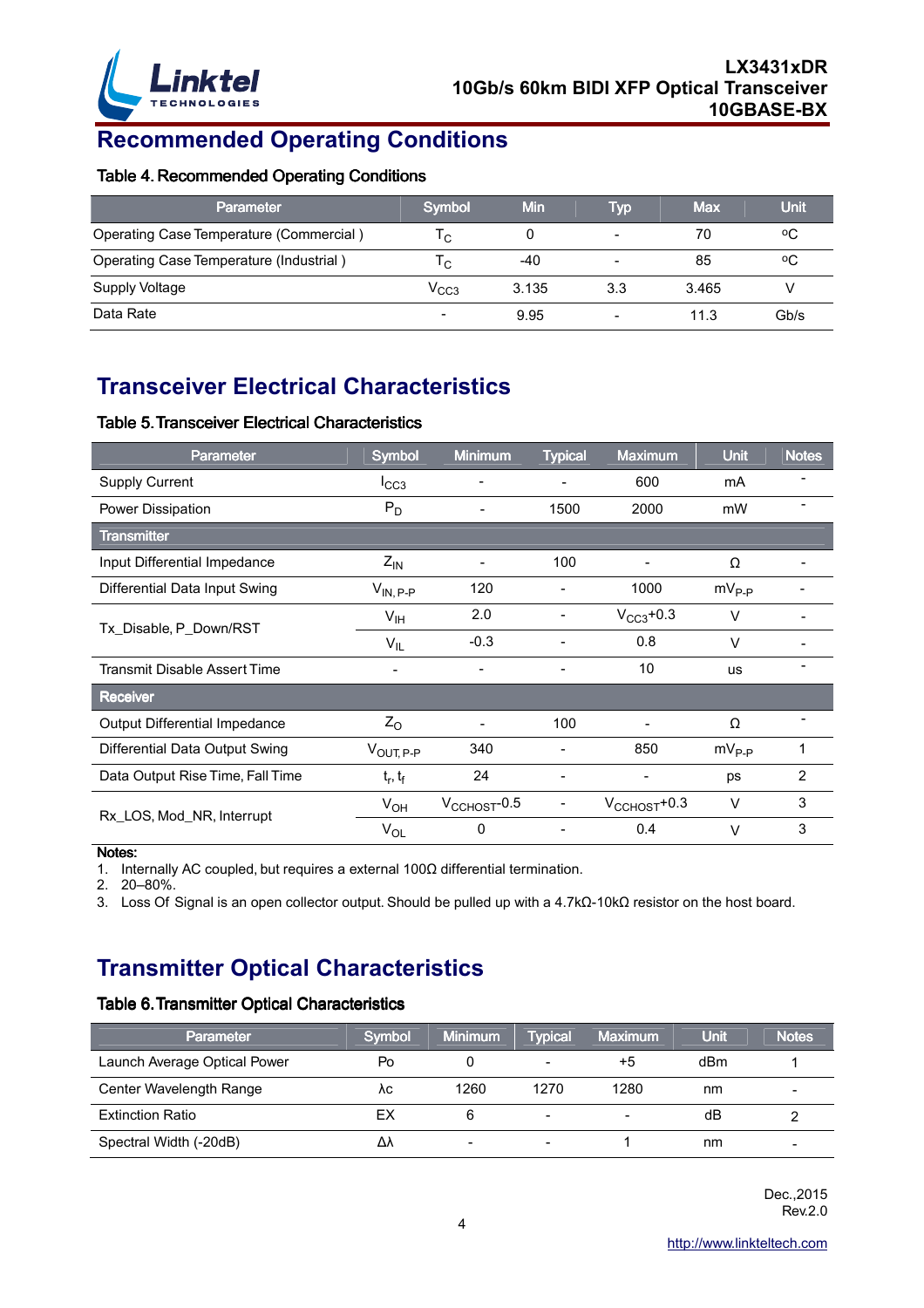

## **LX3431xDR 10Gb/s 60km BIDI XFP Optical Transceiver 10GBASE-BX**

| Side Mode Suppression Ratio        | SMSR                                     | 30                       |  |     | dB  |  |
|------------------------------------|------------------------------------------|--------------------------|--|-----|-----|--|
| Transmitter and Dispersion Penalty | ГDР                                      | $\overline{\phantom{0}}$ |  |     | dB  |  |
| Average Optical Power (Laser Off)  | LOEE                                     |                          |  | -30 | dBm |  |
| Eye Diagram                        | ITU-T G.691 SDH STM-64 I-64.1 compatible |                          |  |     |     |  |

Notes:

1. The optical power is launched into 9/125µm SMF.

2. Measured with a PRBS  $2^{31}$ -1 test pattern @ 9.953Gbps.

3. Measured with 60km G.652 SMF.

## **Receiver Optical Characteristics**

#### Table 7. Receiver Optical Characteristics

| <b>Parameter</b>                         | Symbol                   | <b>Minimum</b> | <b>Typical</b>           | <b>Maximum</b>           | Unit | Notes                    |
|------------------------------------------|--------------------------|----------------|--------------------------|--------------------------|------|--------------------------|
| Center Wavelength                        | λc                       | 1320           | 1330                     | 1340                     | nm   | $\blacksquare$           |
| Receiver Sensitivity (P <sub>avg</sub> ) | S                        | $\blacksquare$ |                          | $-21$                    | dBm  |                          |
| Receiver Overload (P <sub>avg</sub> )    | $P_{OL}$                 | -8             | $\overline{\phantom{0}}$ | $\overline{\phantom{a}}$ | dBm  |                          |
| <b>Optical Return Loss</b>               | ORL                      | 14             | Ξ.                       |                          | dB   |                          |
| <b>LOS De-Assert</b>                     | LOS <sub>D</sub>         |                |                          | $-22$                    | dBm  | $\overline{\phantom{0}}$ |
| <b>LOS Assert</b>                        | LOS <sub>A</sub>         | -32            |                          |                          | dBm  |                          |
| <b>LOS Hysteresis</b>                    | $\overline{\phantom{0}}$ | 0.5            |                          |                          | dB   |                          |

Notes:

1. Measured with worst ER; 1330nm; PRBS 231-1 test pattern, BER<10-12.

## **EEPROM Serial ID Memory Contents**

The XFP SMA defines the operation of the XFP 2-wire serial interface which is used for serial ID, digital diagnostics, and certain control functions. The 2-wire serial interface is mandatory for all XFP modules. Received power monitoring, transmitted power monitoring, bias current monitoring, supply voltage monitoring and temperature monitoring all are implemented. The memory contents are shown in Table 8.

#### Table 8. Serial ID Memory Contents

| <b>Data</b><br><b>Address</b> | Name of Field   | Contents(Hex)              | <b>Description</b>                                 |
|-------------------------------|-----------------|----------------------------|----------------------------------------------------|
| 128                           | Identifier      | 06                         | <b>XFP</b>                                         |
| 129                           | Ext. Identifier | 50                         | 2.5W max, No TX Ref Clock Input                    |
| 130                           | Connector       | 07                         | LC                                                 |
| 131-138                       | Transceiver     | 44 40 00 00 40 00<br>00 00 | 10GBASE-LR/LW,1200-SM-LL-L,I-64.1,10GFiber channel |
| 139                           | Encoding        | F0                         | 64B/66B, SONET Scrambled, NRZ                      |
| 140                           | BR-Min          | 63                         | 9.953Gb/s                                          |

 Dec.,2015 Rev.2.0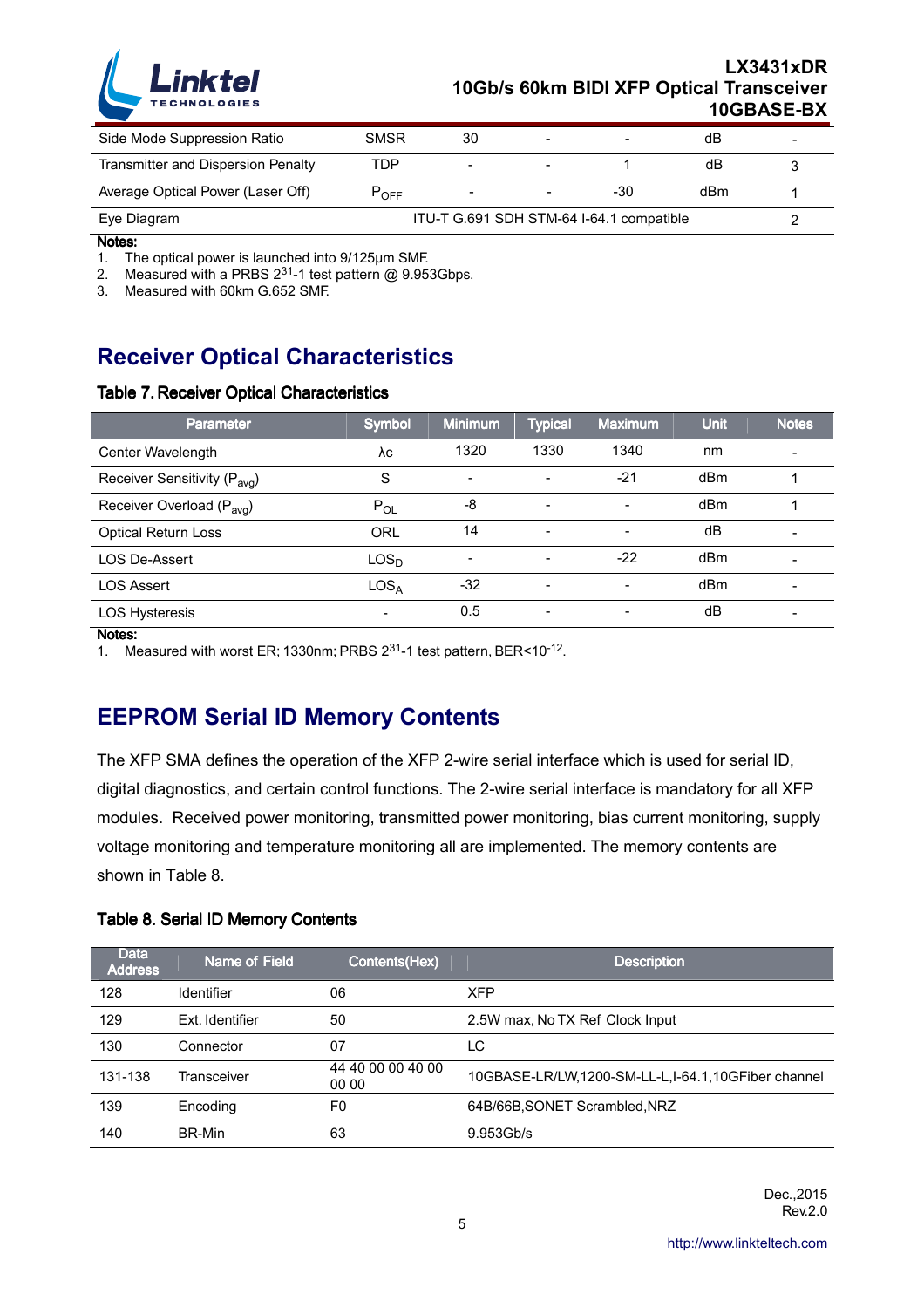

#### **LX3431xDR 10Gb/s 60km BIDI XFP Optical Transceiver 10GBASE-BX**

| 141     | BR-Max                               | 71                                                    | 11.3Gb/s                                                                               |
|---------|--------------------------------------|-------------------------------------------------------|----------------------------------------------------------------------------------------|
| 142     | Length (SMF)-km                      | 3C                                                    | 60km                                                                                   |
| 143     | Length $(E-50\mu m)$                 | 00                                                    |                                                                                        |
| 144     | Length (50µm)                        | 00                                                    | $\overline{\phantom{a}}$                                                               |
| 145     | Length $(62.5 \mu m)$                | 00                                                    | $\overline{\phantom{a}}$                                                               |
| 146     | Length (Copper)                      | 00                                                    |                                                                                        |
| 147     | Device Tech                          | 40                                                    | 1270nm DFB, PIN Detector                                                               |
| 148-163 | Vendor name                          | 4C 49 4E 4B 54<br>45 4C 20 20 20<br>20 2020 20 20 20  | "LINKTEL"(ASCII)                                                                       |
| 164     | <b>CDR Support</b>                   | F8                                                    | CDR supports 9.953Gbps to 11.1Gbps                                                     |
| 165-167 | Vendor OUI                           | 00 00 00                                              |                                                                                        |
| 168-183 | <b>Vendor PN</b>                     | 4C 58 33 34 33 31<br>xx 44 52 20 20 20<br>20 20 20 20 | "LX3431xDR" (ASCII)                                                                    |
| 184-185 | Vendor rev                           | 31 30                                                 | Rev 10 (ASCII)                                                                         |
| 186-187 | Wavelength(1/20nm)                   | 63 38                                                 | 1270nm                                                                                 |
| 188-189 | Wavelength<br>Tolerance              | 07 D <sub>0</sub>                                     | $+/-20$ nm                                                                             |
| 190     | Max Case Temp                        | 46                                                    | 70°C                                                                                   |
| 191     | CC_BASE                              | XX                                                    | Check sum of bytes 128 - 190                                                           |
| 192-195 | Power Supply                         | 7D 64 07 00                                           | 2.5W (max), 1.5W (max, power<br>down mode), 700mA (max, +3.3V)                         |
| 196-211 | Vendor SN                            | 4C 54 30 30 30 38<br>32 32 20 20 20 20<br>20 20 20 20 | Serial Number of transceiver (ASCII). For example<br>"LT000822".                       |
| 212-219 | Date code                            | XX XX XX XX XX XX<br>20 20                            | Year (2 bytes), Month (2 bytes), Day (2 bytes)                                         |
| 220     | <b>Diagnostic Monitoring</b><br>Type | 08                                                    | No BER Support, Average Power                                                          |
| 221     | <b>Enhanced Options</b>              | 60                                                    | Diagnostics(Optional Soft TX_DISABLE implemented,<br>Optional Soft P_down implemented) |
| 222     | Aux Monitoring                       | 70                                                    | Aux1 input: +3.3V Supply; Aux2 input: Auxiliary                                        |
| 223     | CC_EXT                               | XX                                                    | Check sum for bytes 192-222                                                            |
| 224-255 |                                      | 00                                                    |                                                                                        |

Note: The "xx" byte should be filled in according to practical case. For more information, please refer to the related document of XFP\_SFF\_INF\_8077i Rev 4.5;

## **Diagnostic Monitor Specifications**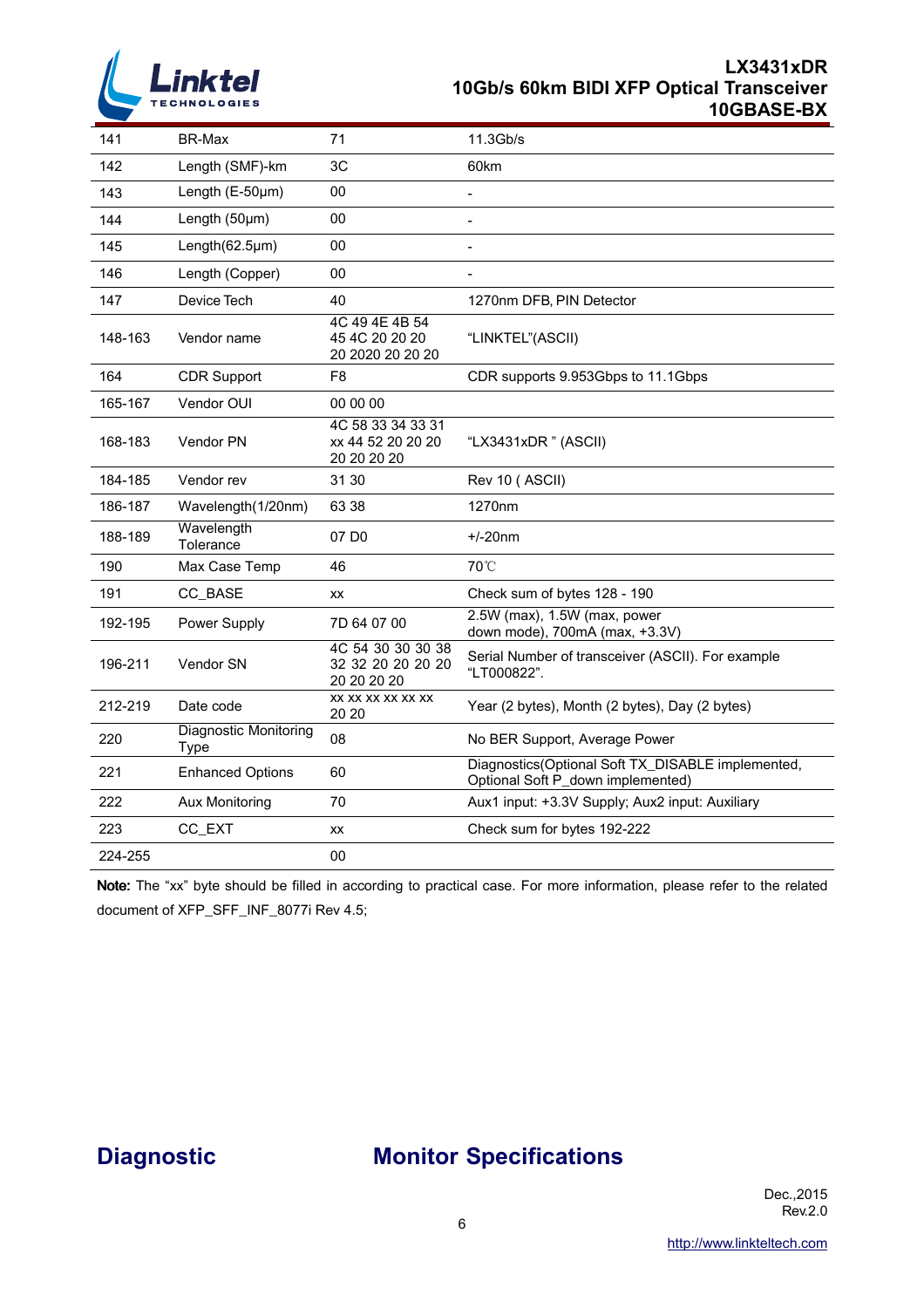

The monitoring specification of this product is described in Table 9.

## Table 9. Diagnostic Monitor Specifications

|         | <b>Parameter</b>    | Range             | <b>Accuracy</b> | Calibration |
|---------|---------------------|-------------------|-----------------|-------------|
| 96-97   | Temperature(Tc)     | $-10$ to $+80$ C  | ±3C             | Internal    |
|         | Temperature(Ti)     | $-40$ to $+90$ C  | ±3C             | Internal    |
| 100-101 | <b>Bias Current</b> | 0 to 100mA        | ±10%            | Internal    |
| 102-103 | <b>TX Power</b>     | $-1$ to $+6$ dBm  | ±3dB            | Internal    |
| 104-105 | <b>RX Power</b>     | $-22$ to $-7d$ Bm | ±3dB            | Internal    |
| 106-107 | AUX <sub>1</sub>    | 3.0 to 3.7V       | ±3%             | Internal    |
| 108-109 | AUX <sub>2</sub>    | <b>NA</b>         | <b>NA</b>       | <b>NA</b>   |

# **Recommended Host Board Power Supply Filter Network**



Figure 2. Recommended Host Board Power Supply Filter Network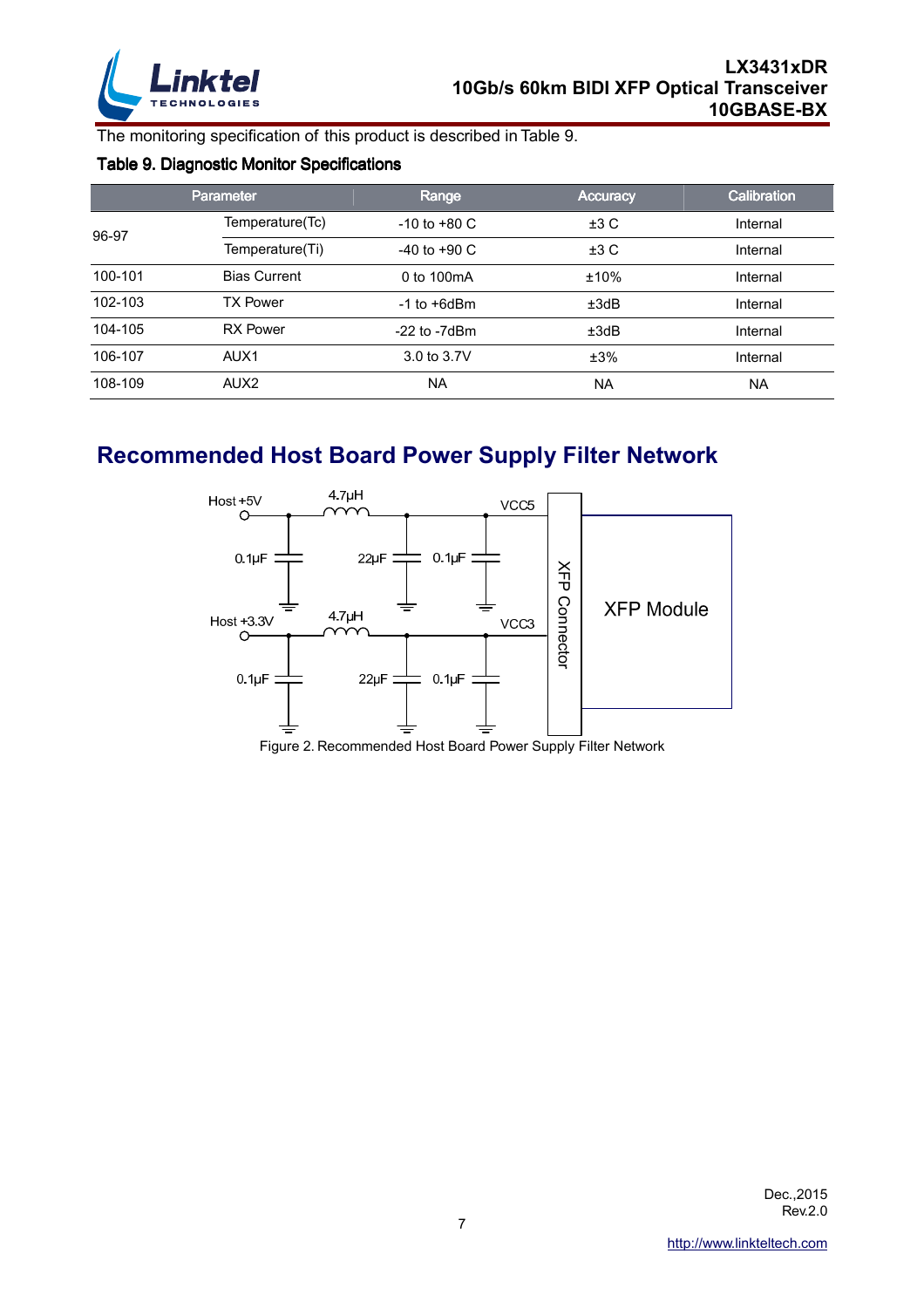

# **Recommended Application Interface Block Diagram**



Figure 3. Recommended Application Interface Block Diagram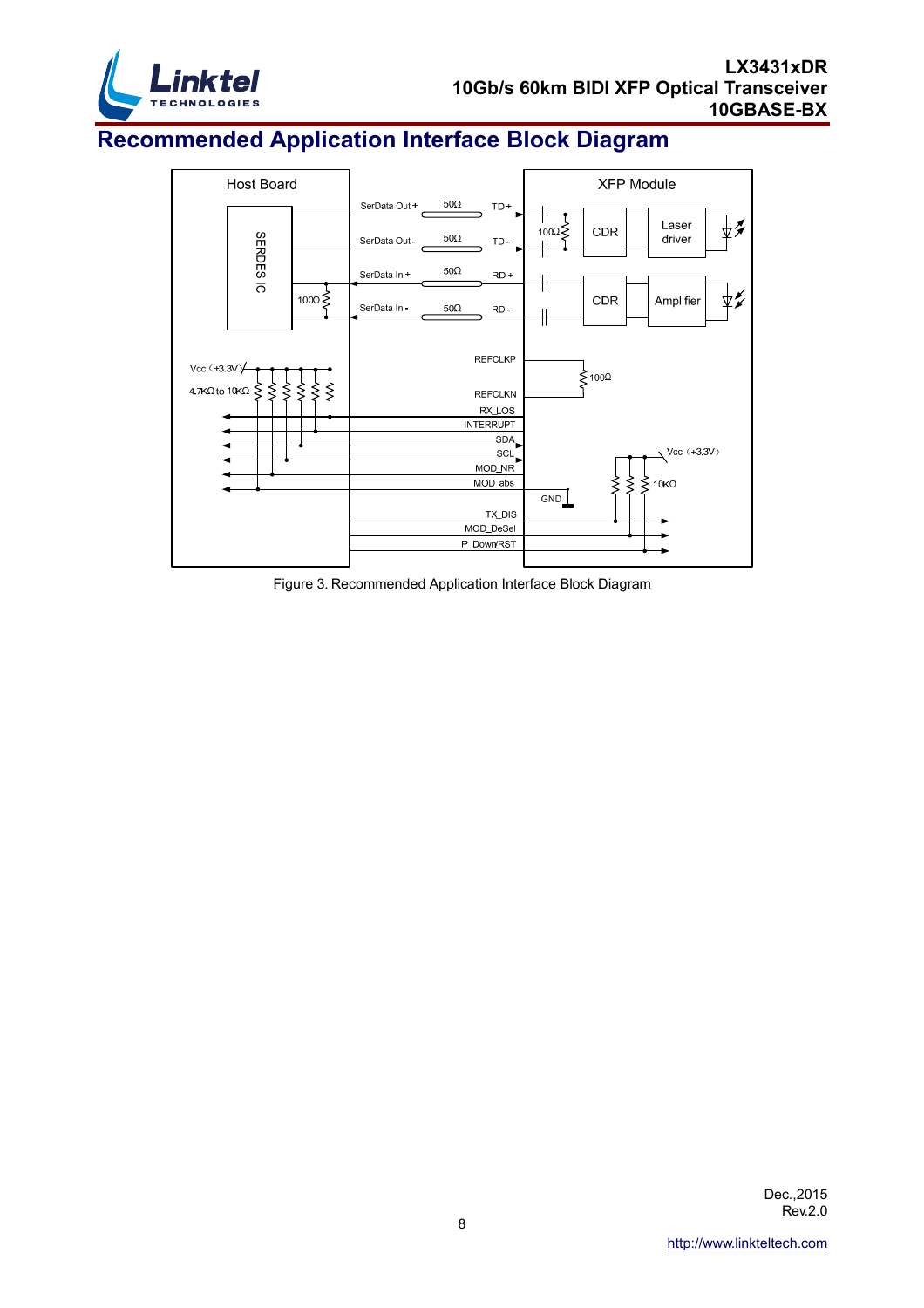

# **Mechanical specifications**





Figure 4. Outline Drawing